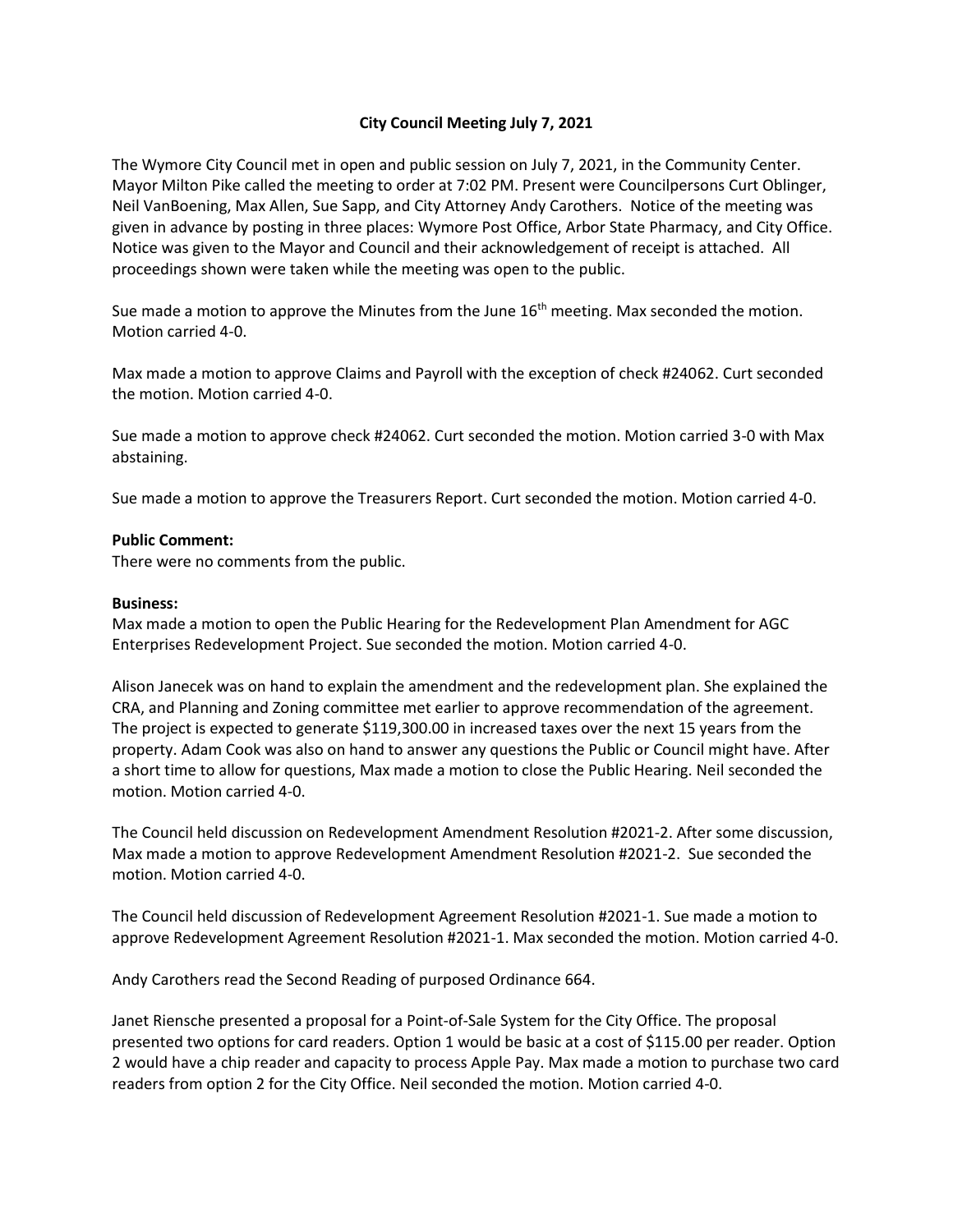Mayor Pike asked Andy Carothers to give a report on Dilapidated Building. He stated the Gambles Building has been inspected, but he has not yet received the report. Andy also stated he had been in contact with the owner of the property at 301 S 15<sup>th</sup> Street. Andy presented the City's Proposal to take over the property for demolition, if the owner made sure all back taxes were paid. He has not heard back from the owner.

Janice Cohorst has requested permission to reserve the new concession stand for a family reunion on August 7, 2021. Max made a motion to approve the request from Janice Cohorst to reserve the McCandless Concession stand on August 7, 2021. Curt seconded the motion. Motion carried 4-0.

Mark Meints was in attendance to discuss grants for a new firetruck. He has been in contact with SENDD and there is a Public Works grant available they would qualify for under the City of Wymore for up to \$400,000.00. He requested permission to apply for the grant. Mark also stated that Denni Mitchell from SENDD is looking in to whether we need to advertise for bids for a firetruck. After some discussion Max made a motion to approve permission for the Fire Department to apply for the Public Works grant for \$400,000.00 through SENDD for a new fire truck. Neil seconded the motion. Motion carried 4-0.

Angela Meyer was in attendance to request permission for the Track Project to apply for LWCF and CCCFF grants since it is on city property. If they were able to obtain these two grants that would bring the amount raised to \$480,000.00. They would then need to raise an additional \$600,000.00 within 2 years of the receipt of the grant. Neil asked how many grants the city can apply for at one time. Angela stated since these are different grants there was not a limit. Max made a motion to allow the Track Project to apply for the LWCF and CCCFF grants. Sue seconded the motion. Motion carried 4-0.

Tim Sedlacek requested direction from the Council about the situation with the downtown streetlights. It is a large project with an estimated cost of 5 to 6 hundred thousand dollars. He would like to get it into the budget for next year. There was discussion about doing the project all at once or in two stages. The question was asked about what type of streetlights and the cost. Tim stated that if we want to keep our current Christmas decorations, they need to be the tall lights. If we went with shorter lights, we would need to purchase new decoration, which would end up making the cost the same. There were questions about grant and using TIF money. Tim state there are no electrical grants and TIF is limited. It was the consensus of the council to move forward with half of the project at a time beginning with the south half of downtown.

Denielle Trauernicht requested permission to use the Rodeo Arena for the Wymore Area Livestock Show on July 22<sup>nd</sup>. Max made a motion to allow the Wymore Area Livestock Association to use the Rodeo Arena for their Annual Livestock Show on July 22<sup>nd</sup>. Sue seconded the motion. Motion carried 4-0.

Tim Sedlacek requested permission to budget for the next phase in sewer lining which was begun in 2012. He stated there had been some done in 2014 and 2016, but it had been put on hold in 2018 when the sink hole happened. After some discussion, the Council consensus was to budget for it in the 2021- 2022 Fiscal year.

We received a letter of intent to have Schultz and Associates do our 2021-2022 budget. There is some concern our audit has not yet been completed. We had reached out to Busboom and Blobaum who declined to bid on the job. The Council instructed the office to reach out to the League Of Nebraska Municipalities for suggestions of other accounting firms. This issue was tabled until next meeting.